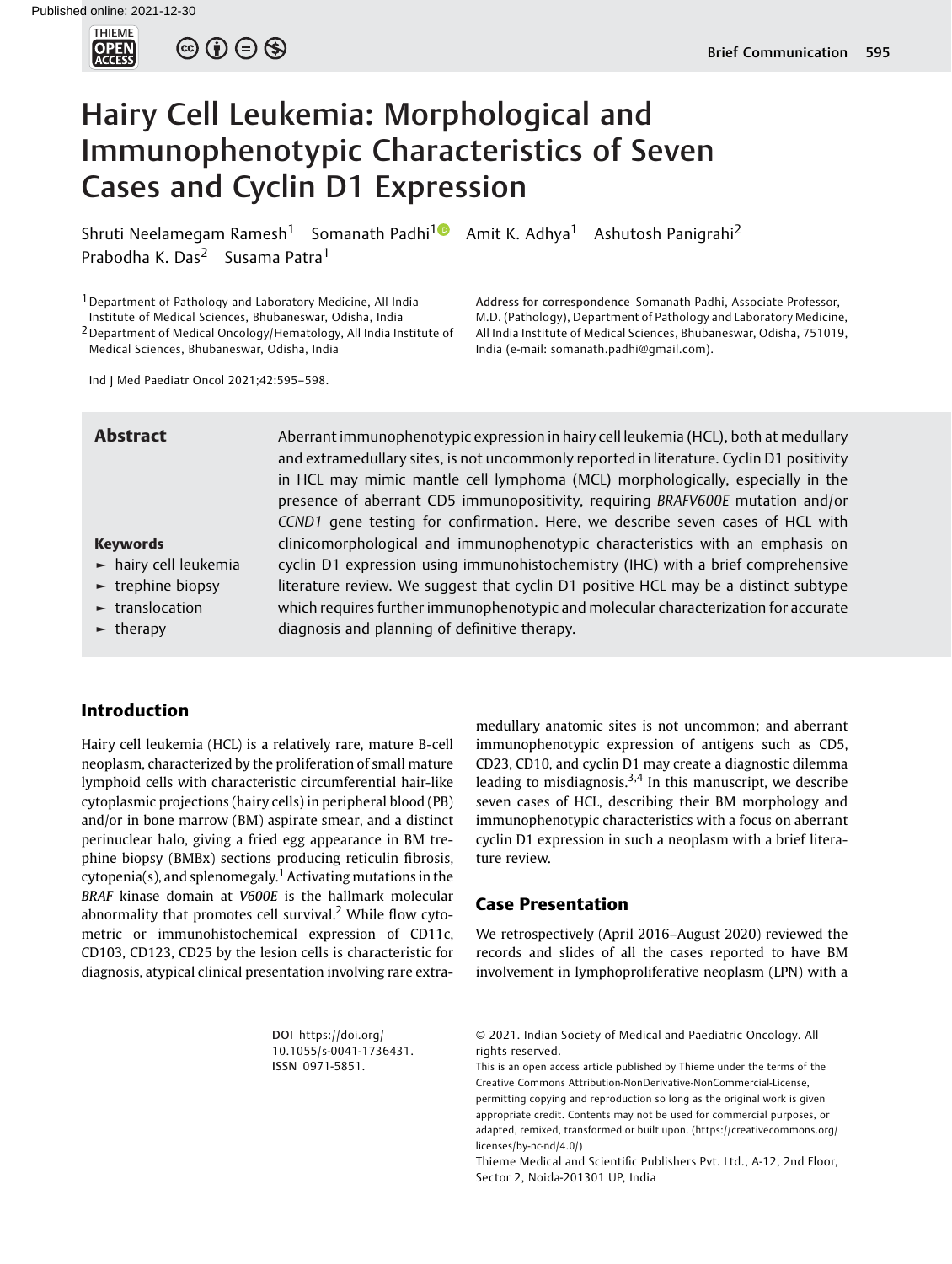"fried egg" or "fried egg like" appearance on trephine biopsy. The trephine core was fixed in 10% neutral buffered formalin followed by decalcification using 14% EDTA (ethylene diamine tetraacetic acid) before paraffin embedding. The 4-µm deparaffinized sections were subjected to hematoxylin and eosin and reticulin staining for routine morphological analysis as per protocol. The "fried egg" or "fried egg like" areas were described semiquantitatively as <25, 25 to 50, or >50% of the total evaluated marrow surface area. Following that, a panel of antibodies was used for characterization of lymphoid infiltrates by immunohistochemistry (IHC) on BMBx: CD3 (1:100), CD20 (1:100), CD5 (prediluted), CD23 (prediluted), CD10 (prediluted), PAX5 (prediluted), BCL2 (1:100), BCL6 (prediluted), cyclin D1 (prediluted), and Mib 1 (1:150). Annexin A1 antibody (polyclonal, Invitrogen, 1:6500) was used to confirm or rule out the HCL diagnosis in all these cases. Flow cytometry immunophenotyping data were reviewed wherever available.

HCL constituted seven of the total eleven cases of LPN (six; classical HCL one; variant HCL [vHCL]; ►Supplementary Table S1 [available in the online version]). Classical HCL cases exhibited the following features:

- Median age at diagnosis; 56 years (range: 40–70 years).
- Splenomegaly in all except one (case no.4).
- Peripheral blood cytopenia with lymphocyte predominance and the presence of hairy cells in all.
- Diffuse marrow infiltrate in all except one (vHCL).
- MF grades 2 to 3 reticulin fibrosis.
- Strong diffuse nuclear and cytoplasmic positivity for annexin A1 in five of six cases (where performed).

Besides this, IHC revealed weak to intermediate intensity of nuclear positivity for cyclin D1 (in >30% of cell nuclei; SOX11 negative) in two cases (case nos. 5 and 7), whereas weak CD5, CD10, and CD23 positivity was noted in three cases. Both the cyclin D1 positive HCL cases lacked CD5 expression as detected by flow cytometry and IHC (►Figs. 1 and 2; ►Supplementary Fig. S1 [available in the online version]). Molecular testing by reverse transcriptase polymerase chain reaction (RT-PCR; performed on paraffin block) confirmed the presence of BRAFV600E mutation (c.1799T  $>$  A) in both the cases with cyclin D1 positivity; and translocation t (11; 14) (q13; q32) was not performed in any of the cases.

# Discussion

Aberrant immunophenotypic expression is not uncommonly reported in cases with HCL.<sup>3,4</sup> A literature review on 27 cases of CD5-positive HCL by Jain et al have reported such aberrancies to occur more frequently in variant than classical HCLs (8.8 vs. 2.3%, respectively) which may be associated with aberrant CD23 positivity and unmutated BRAFV600E in a subset of cases.<sup>4</sup> Cyclin D1, encoded by CCND1 gene, is a cell cycle regulator that promotes the G1-S phase transition. Amplification or overexpression of CCND1 gene, secondary to translocation t (11;14) (q13; q32), is a characteristic molecular event seen in mantle cell lymphoma (MCL).<sup>5</sup> Cyclin D1 expression in HCL has been sporadically reported in



Fig. 1 Bone marrow trephine biopsy in hairy cell leukemia showing diffuse infiltrate of lymphoid cells with a perinuclear halo giving a 'fried egg' appearance (A). Hematoxylin and eosin staining. Characteristic lymphoid cells with circumferential fine hair like projection (inset, right lower) seen in peripheral blood (Leishman–Giemsa stain,  $\times$ 400) (B). Diffuse infiltrating lymphoid cells displaying strong positive results for Annexin A1 antibody test. Cyclin D1 nuclear positivity in two of the cases (C) weak to intermediate, case no. 5 (D) strong, case no. 7 (► Supplementary Table S1). The remainder of the cases were negative for cyclin D1 (peroxidase–antiperoxidase).

literature with diverse clinical implications.<sup>5-12</sup> Cortazar et al reported immunoexpression of cyclin D1 (weak–strong), CD43, CD10, and CD5 in 70, 55, 38, and 10% of their 13 cases, respectively, at extramedullary sites. All, except two, had prior or concurrent evidence of BM involvement. They suggested that CD43 and CD10 expression in HCL may be more common in extramedullary sites; both SOX11 expression and testing for  $t(11;14)$  (q13; q32) are necessary for accurate diagnosis.<sup>5</sup>

Rahman et al described a new variant of HCL, harboring both the mutated BRAFV600E gene (by PCR) and t(11; 14) (q13; q32) CCND1/IGH fusion (by FISH [fluorescence in situ hybridization]) in an elderly male with pancytopenia displaying an excellent response to intravenous cladribine.<sup>6</sup> Using IHC on BM trephine biopsies, Miranda et al reported a weak cyclin D1 expression in a subpopulation of tumor cells in all cases of HCL in contrast to a stronger nuclear positivity in MCL ( $n = 13$ ).<sup>8</sup> Sherman et al reported a weak-intermediate nuclear positivity for cyclin D1 in a very high proportion (97/101, 96%) of HCL cases; and this along with annexin A1 positivity had higher sensitivity and specificity in ruling out other low-grade LPNs like splenic MZL and extra nodal MZL.<sup>9</sup> Chen et al described an unusual case of HCL which resembled a histologically nonnodal indolent variant of MCL with CD5 and cyclin D1 coexpression leading to misdiagnosis and a poor initial therapeutic response to MCL directive therapy and the subsequent relapse after years of follow-up. Molecular analysis (on relapse) demonstrated IGVH3–74 somatic hypermutation and CCND1-IGH fusion by FISH, a finding very uncommonly reported in MCL, but rather commonly in HCL, leading to a favorable clinical outcome following cladribine therapy.<sup>10</sup> Another report described an unusual case of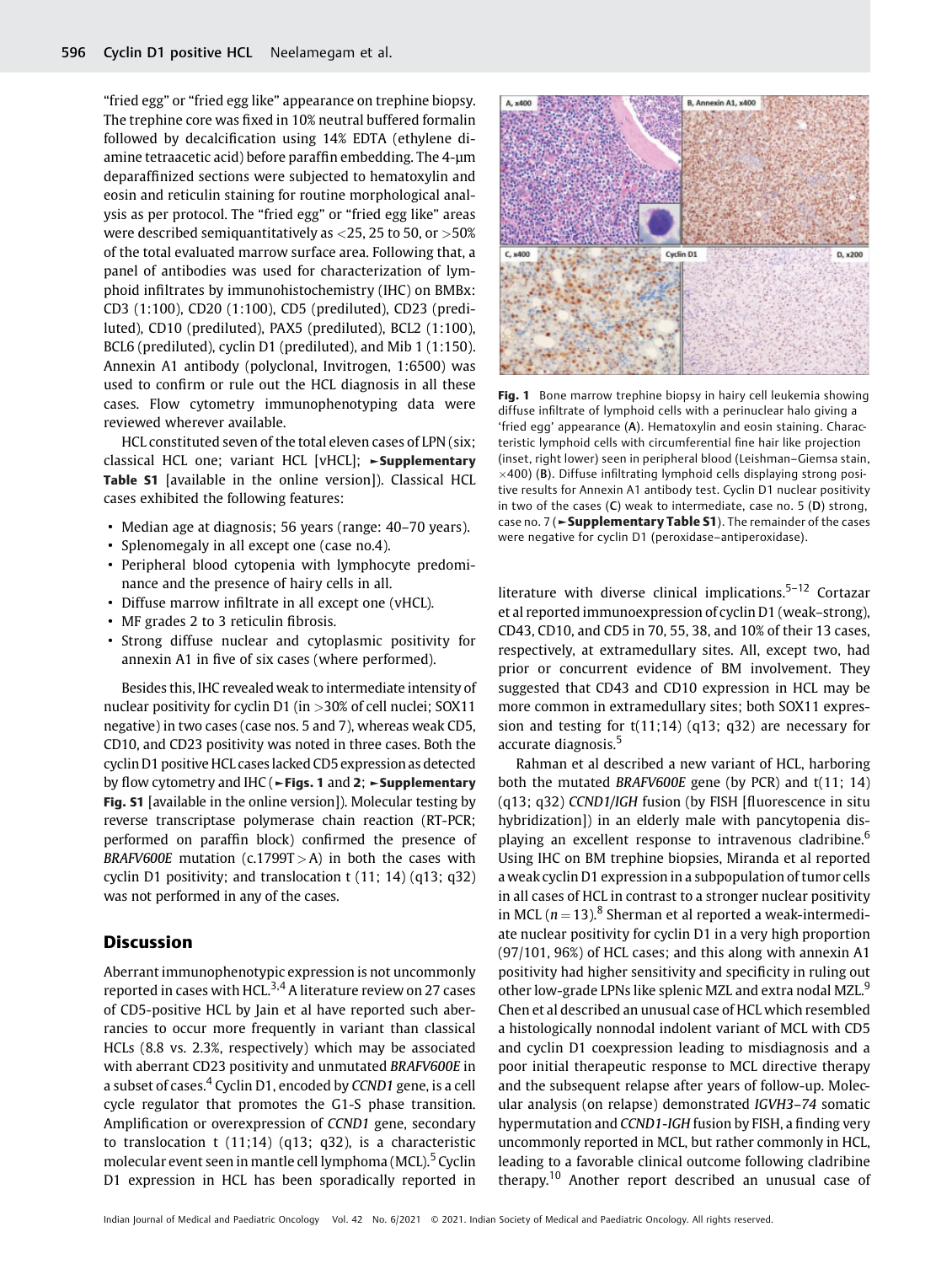

Fig. 2 Flow cytometric immunophenotyping plots (in one of our cases) with the population of interest (B-cells) gated in red on CD19 versus sidescattered light (SSC). The neoplastic B-cells were positive for CD11c (bright), CD25 (bright), CD200, CD103, and CD123, thus diagnostic of hairy cell leukemia. Note the dim to moderate CD23 positivity in the CD19+ lymphoid cells as previously reported in the literature. These cells also express aberrant CD10 positivity on IHC (reproduced with permission from Pattnaik et al<sup>3</sup>).

CD5negative, CD23negative, and CD10positive low-grade B-cell LPN of HCL phenotype presenting as a skull base lesion, cranial nerve palsy, and displaying marrow involvement (CD11c<sup>positive</sup>, CD25<sup>positive</sup>, and CD103<sup>positive</sup> by flow cytometry) with diffuse and strong cyclin D1 positivity at both sites without t(11;14) abnormality. However, a good response to rituximab and cladribine-based therapy was observed.<sup>11</sup> Translocation t(11;20) was implicated in cyclin D1 overexpression in HCL in a Japanese patient, where the molecular expression of the same was demonstrated by Northern blot and RT-PCR studies.<sup>12</sup>

In summary, aberrant immunophenotypic expression of CD5, CD23, CD10, and cyclin D1 by HCL is not uncommon which needs to be kept in mind while evaluating cases of low-grade lymphoproliferative neoplasm, both at medullary and extramedullary sites. SOX11 immunophenotyping and/or molecular testing for BRAFV600E mutation and CCND1 gene analysis may be required in such cases before initiating definitive therapy.

### Authors' Contributions

S.N.: data collection and analysis, literature review, writing of the first manuscript draft. S.P.: conceptual design, diagnosis, data analysis, literature review, review, and editing of manuscript. A.K.A. and S.P.: interpretation of data, diagnosis, and review of manuscript for intellectual contents. A.P. and P.K.D.: management of cases and review of manuscript for intellectual content.

Funding None.

Conflict of Interest None declared.

#### References

- 1 Tóth-Lipták J, Piukovics K, Borbényi Z, Demeter J, Bagdi E, Krenács L. A comprehensive immunophenotypic marker analysis of hairy cell leukemia in paraffin-embedded bone marrow trephine biopsies–a tissue microarray study. Pathol Oncol Res 2015;21(01): 203–211
- 2 Bibi A, Java S, Chaudhary S, et al. BRAFV600E mutation in hairy cell leukemia: A single-center experience. Indian J Pathol Microbiol 2018;61(04):532–536
- 3 Pattnaik SA, Padhi S, Chhabra G, et al. Atypical presentation of hairy cell leukemia: a report and comprehensive review. Blood Res 2020;55(02):123–127
- 4 Jain D, Dorwal P, Gajendra S, Pande A, Mehra S, Sachdev R. CD5 positive hairy cell leukemia: a rare case report with brief review of literature. Cytometry B Clin Cytom 2016;90(05):467–472
- 5 Cortazar JM, DeAngelo DJ, Pinkus GS, Morgan EA. Morphological and immunophenotypical features of hairy cell leukaemia involving lymph nodes and extranodal tissues. Histopathology 2017;71 (01):112–124
- 6 Rahman ZA, Muwalla F, Jiang L, Foran J. Hairy cell leukemia with CCND1/IGH fusion gene and BRAF V600E mutation. Leuk Res Rep 2020;13:100197
- 7 Morgan EA, Katzman LE, Georgian-Smith D, Owings RA, Pinkus GS, Deangelo DJ. Hairy cell leukemia presenting as a palpable breast mass. J Hematop 2014;7:181–187